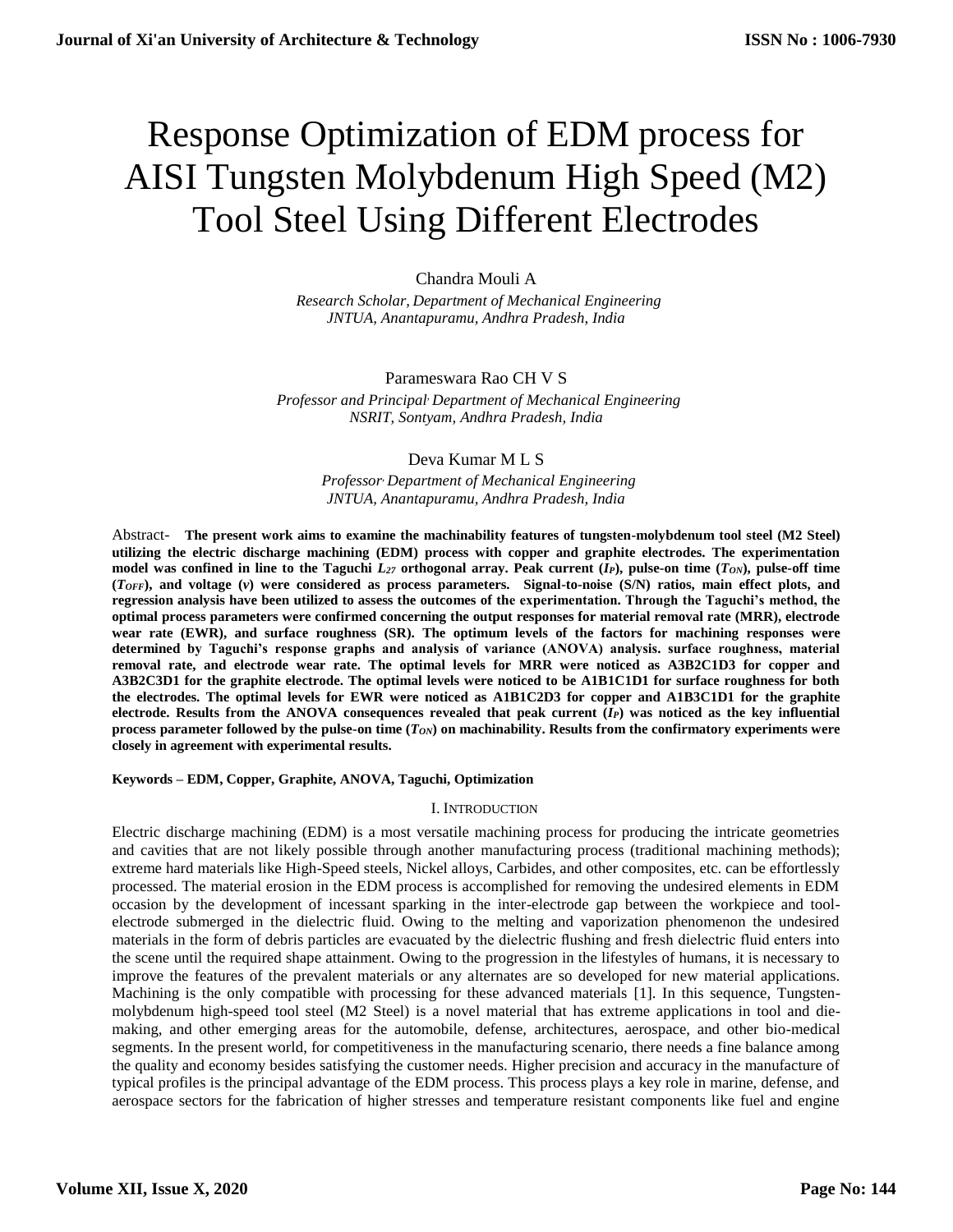systems, and other geared components. In the machining phenomenon, qualitative features always target a better surface finish with an increased material removal rate. Therefore, owing to this to contradictory requirements for the machining execution, it turns out to be a challenging task to attain the optimal settings. To solve this type of multifaceted matters, the engineering optimizations play a crucial role in the choice of optimal conditions for process parameters.

Extensive researches have been performed on the investigational studies on the modeling of thermal features and response optimizations of the EDM process to enhance its accuracy and precision. The machining performance and optimization for the process parameters of Al2O3–TiC Ceramic materials using EDM based on the Taguchi methodology and optimal parameter settings for processing the conductive-ceramics through this process were presented [2]. The process parameter optimization for the EDM process on ZrO2 ceramic material utilizing the Taguchi's response methodology. This study established a technically-feasible optimization process for the parametric levels for machining the non-conductive ceramic materials through the EDM process [3]. In later years the optimization process for EDM of 17-4-ph steel utilizing Taguchi's methodology is presented [4]. The machining responses EWR and MRR with *L<sup>27</sup>* and reached the optimum parameter levels for pulse-on time, peak current, and gap-voltage conditions [4]. Optimization for SR, EWR, and MRR of SS 304 with *L<sup>9</sup>* OA and of Ti-6Al-4V alloy with Taguchi methodology and noticed the enhanced results in all machining responses for the different parametric settings [5]. A novel technique for deep-hole drilling through micro-EDM has been presented in the later years. A tube-electrode coated with the low electrical-conductive materials is utilized for the decrease of the detrimental discharges by controlling the sparks among the tool-flanks and work-piece. This research reported the decrease of tool-wear by the two folds with the 30 % improved aspect ratios with the coatings on tool-electrode [6]. The effects of the higher spindle speeds on the machining performance of the micro-hole drilling for EDM. They have reported that MRR and SR improvement with higher rotational speeds of tool-electrode, which resulted, a deep micro-holes with reduced tool-wear rate [7]. Improvement in MRR responses of 0.029 gm/min and EWR of 0.023 gm/min for EN-24 tool-steel utilizing Taguchi methodology and measured ANOVA for the machining responses were reported [8]. Optimization for the response like material erosion on Ni-Ti material with copper-tool as tool-electrode and attained the optimum MRR of 7.081 mm3/min were reported [9]. The effect of process parameters and their optimal settings for machining for MRR, SR, and EWR on M-D-N 300 material with the Taguchi technique was investigated and also reported that peak-current is the key influential process parameter in contrast to the pulse-on time for EWR and MRR, while pulse on-time showed the significant influence for the responses SR and RWR [10]. The machinability studies on the EDM of Al–SiC functionally graded metal matrix composite using the die-sinker method reported that the pulse-current (39.40%) influenced the maximum in minimizing the output responses. Besides, the surface-morphology is also analyzed on the materials to notice the formation of craters beyond the erosion mechanisms [11]. The influence of tool-electrode materials on the machining responses of  $\mu$ -EDM has reported that for the higher discharges the MRR, taper-angle, EWR, and overcut are more noticed [12]. This research also reported that when the thermal-conductivity, melting point, and boiling points of the tool-electrode materials are more, the EWR is lower. These literature reviews justified the importance of the optimization and the selection of the process parameters and tool-materials for the EDM process.

The key objective of the present work is to investigate the influence of various process parameters of EDM utilizing the Taguchi design technique. To develop the response models for EDM of Tungsten-molybdenum highspeed steel (M2 Steel) utilizing the design of experiments *L<sup>27</sup>* orthogonal-array (OA). It has been reported that peak current, pulse-on time, and gap-voltage have a significant influence on the surface roughness, EWR, and MRR. The results obtained are analyzed for the choice of optimum settings of EDM process parameters for the ensured machining phenomenon of M2 steel to attain the increased material erosion and the finer surfaces. Statistical analysis has been performed on the experimentation data attained. Analysis of variance (ANOVA) is performed to measure the influence of process parameters on the machining responses and signal-to-noise (S/N) ratios are calculated to specify the optimum combination and the process-factor levels. To develop a standard relationship among the process parameters and machining responses multi-regression models were developed. As a final point, confirmatory experiments were performed to validate the usefulness of this suggested technique.

#### II. EXPERIMENTAL DETAILS

#### *2.1 Experimental Setup*

The experimentation has been performed utilizing a "SPARKONIX-S-35 ZNC (die-sinker) EDM machine" manufactured in India. The machine is provided with all necessary adjustments for the mounting of the tool-electrode and workpiece. The tool-electrode guiding servo consists of a precise spindle-drive servo mechanism, as represented in Fig. 1.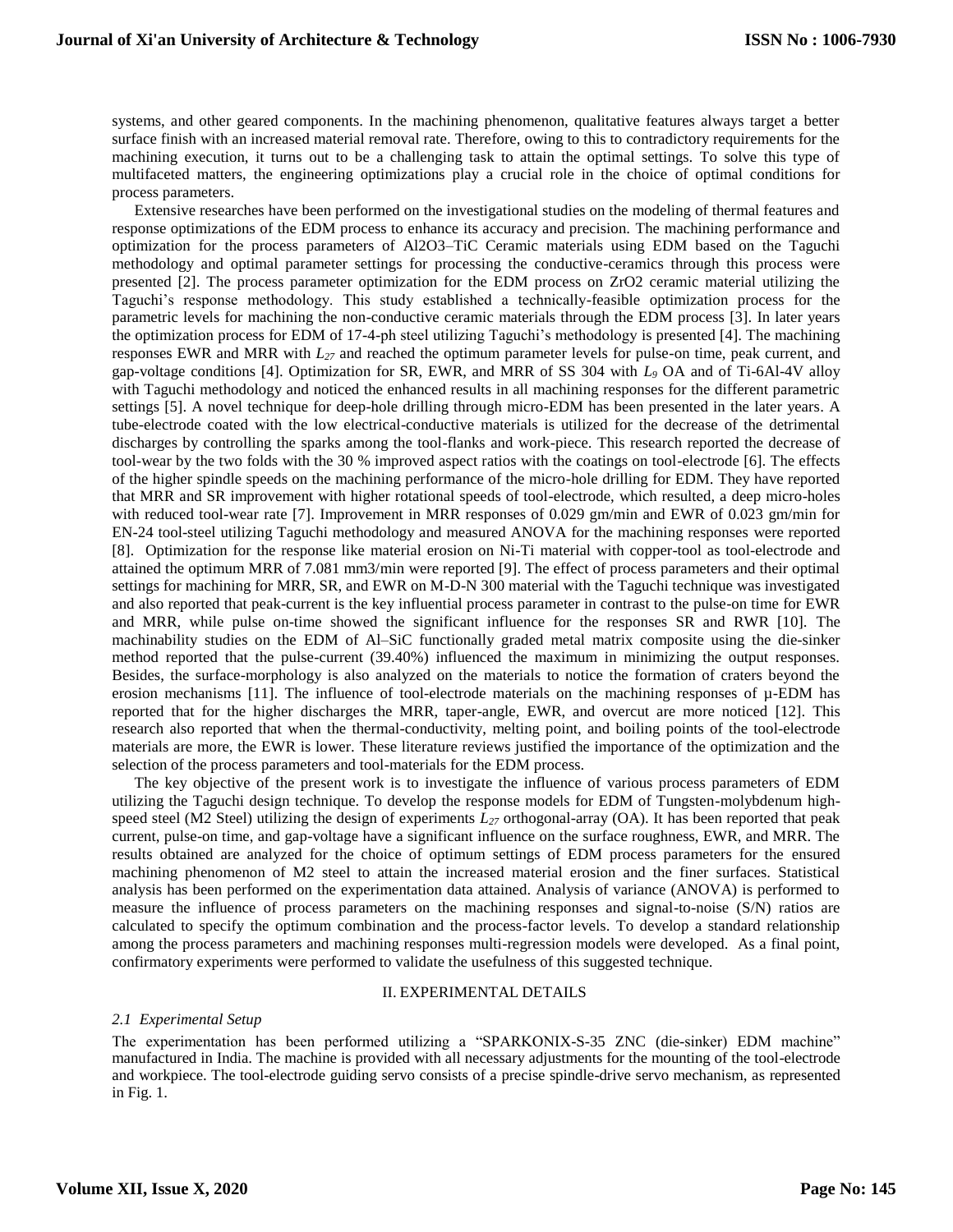

Figure 1. Die-Sinker EDM Machine (Make: Sparkonix S-35)

## *2.2. Workpiece and electrodes*

The workpiece utilized for this experimentation is Tungsten-molybdenum high-speed steel (M2 Steel) widely applicable in tool and die making processes. The work material selected for this machining is in the form of a block 50 mm \* 50 mm \* 12 mm. Experimentation has been performed utilizing a pure graphite electrode. The properties of the selected work and tool-electrode materials are listed in Table 1 and Table 2 respectively.

| Table-1 Chemical Composition of M2 High-Speed Tool Steel |  |  |
|----------------------------------------------------------|--|--|
|                                                          |  |  |

| <b>Elements</b> |                  | $\sqrt{a}$ | W | Mo | Si |                                                       | Mn |                |
|-----------------|------------------|------------|---|----|----|-------------------------------------------------------|----|----------------|
| Weight in %     | $\overline{0.9}$ |            |   |    |    | 4.1   6.1   4.92   1.78   0.38   0.001   0.025   0.25 |    | <b>Balance</b> |

| <b>Material</b>                      | <b>Properties</b>  |                             |                                     |  |  |  |  |
|--------------------------------------|--------------------|-----------------------------|-------------------------------------|--|--|--|--|
|                                      | Density $(g/cm^3)$ | Melting Point $(^{\circ}C)$ | <b>Thermal Conductivity (W/m.k)</b> |  |  |  |  |
| M <sub>2</sub> High-Speed Tool Steel | 8.138              | 4680                        | 41.5                                |  |  |  |  |
| Copper                               | 8.960              | 1084                        | 401                                 |  |  |  |  |
| Graphite                             | 2.26               | 3600                        | 98                                  |  |  |  |  |

Table-2 Properties of Workpiece and Tool-electrodes

## *2.3 Experimental procedure*

The tool-electrode was polished utilizing a fine grade emery paper, and the workpiece was aligned to a precise profile using a surface grinder, before experimentation. From the viewpoint of measuring the MRR and EWR, it is essential to measure the initial and final weights of the workpiece and tool-electrodes. This task is accomplished using the Preci-Tech Series 2009/0.1-mg accuracy digital weighing balance. The tool-electrode and workpiece were connected to according to the positive polarity in EDM machining.

## III. DESIGN OF EXPERIMENTS

The design of experiments (DOE) is a methodology that is utilized to specify the relations among the several process parameters influencing the machining output responses for that process. DOE includes the design of experiments for the specified process, in that all pertinent parameters are so speckled methodically. Later analyzing the experimental outcomes, the optimum settings, and process parameters that key influential parameters, and that are recognized. Amongst the several techniques of DOE, the Taguchi methods are robust.

The process parameters that are chosen for the experiments are peak current  $(I_P)$ , pulse-on time  $(T_{ON})$ , pulse-off time (*TOFF*), and gap voltage (*v*). Besides, the output responses are MRR, EWR, SR, and ROC. The tool-electrodes were made separately for every trial. The surface of the electrode is polished gradually with 400–1000 grit sandpaper. The machining time for each experiment is calculated using the stopwatch. The conventional dielectric fluid is selected for performing the machinability studies. The surface roughness has been measured using the Mitutoyo SJ 210 roughness tester. The average roughness (Ra) value has been considered as the mean of the measured responses on different locations of the machined samples. The MAB 220T accuracy 0.0001 g was utilized for weighing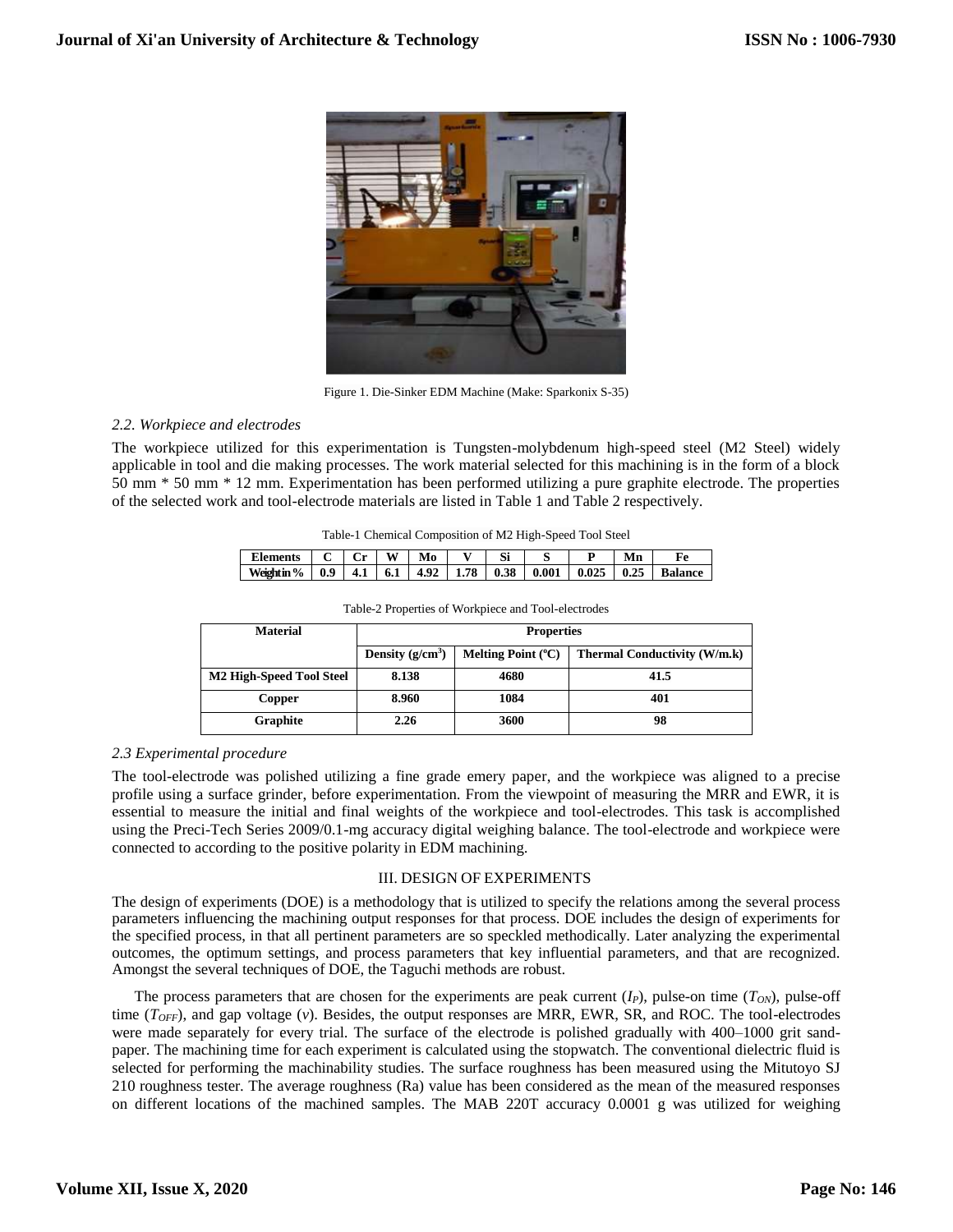electrodes before and after the experiments. MRR and ER are calculated using Eqn. (1) and Eqn. (2) respectively. The set-up for the present experimental work is represented in Figure 1.

$$
MRR = \frac{Volume\ of\ the\ work\ material\ encoded}{Time} \ mm^2/min \tag{1}
$$

$$
EWR = \frac{w_b - w_a}{Time * Density} \, mm^3 / \, min
$$
\n
$$
Where \, W_b = Weight \, of \, the \, electrode \, before \, matching
$$
\n
$$
W_a = Weight \, of \, the \, electrode \, after \, matching
$$
\n
$$
O(2)
$$

## *3.1. Experimental Design and Optimization*

The machinability studies performed with several statistical analysis techniques have been utilized to decide the optimum settings for the process parameters and to conclude their influence on the machining responses. One of such response optimization techniques of these are the Taguchi's method and ANOVA analysis [13-14], Experimentation data sets have developed utilizing the Taguchi's concept. Consequently, the influence of the process parameters on the machining responses is calculated easily. The optimal test conditions may be decided to utilize the Taguchi's methodology. The ANOVA technique is utilized to measure the influence of the process parameters on the machined responses. It is also very crucial in experimentation for the explanation of the attained results to decide any relation among the process parameters and the attained outcomes. A statistical tool like regression-based analyses is a powerful tool for analyzing the attained responses. Regression analysis assists in investigating the source–outcome relationships. Different features are utilized in the estimation of experimental outcomes attained with Taguchi's methodology. The signal-to-noise (S/N) ratios are concentrated on the variability and means of the factors. The signal (S) parameter corresponds to the realistic reference attained from the actual system, whereas the noise (N) value corresponds to the factor that was considered for the experimentation still influencing the attained results. The noise (N) causing sources is considered as the variability which results in the aroused deviations from the anticipated value. Process parameters and their levels were listed in Table 3. In the present work, graphite tool-electrode is utilized for EDM, for three different levels for peak current (*IP*), pulse-on time (*TON*), pulse-off time (*TOFF*), and gap voltage (*v*) conditions were considered as process control factors. The Taguchi *L<sup>27</sup>* experimentation design was utilized with Minitab-18 software.

|                       |       | <b>Process Parameters</b> |       |        |               |      |  |  |  |
|-----------------------|-------|---------------------------|-------|--------|---------------|------|--|--|--|
| Parameter             | Coded | <b>Symbol</b>             | Units | Levels |               |      |  |  |  |
|                       |       |                           |       | Low    | <b>Medium</b> | High |  |  |  |
| <b>Peak Current</b>   | А     | $I_{P}$                   | A     | 10     | 20            | 30   |  |  |  |
| <b>Pulse-on Time</b>  | B     | $T_{ON}$                  | ЦS    | 100    | 200           | 300  |  |  |  |
| <b>Pulse-off Time</b> |       | $T$ of F                  | ЦS    | 20     | 30            | 40   |  |  |  |
| Voltage               |       |                           |       | 15     | 25            | 35   |  |  |  |

Table 3 Process Parameters and their Levels for Machining

#### IV.RESULTS AND DISCUSSION

## *4.1. Analysis of experimental results*

The machining responses MRR, EWR, and SR outcomes that are processed utilizing graphite tool-electrodes have listed Table 4. From Table 4, the highest MRR response (104.958 mm3/min) was attained during the run conditions trial number 24 ( $I_P$ =30A,  $T_{ON}$ =200 $\mu$ s,  $T_{OFF}$ =40 $\mu$ s,  $\nu$ =35 V). Figure 2 and Figure 3 represents the influence of peak current  $(I_P)$  and pulse-on time  $(T_{ON})$  on the MRR. This graph represents that the increase in peak current  $(I_P)$  results in increased MRR outcomes with the graphite-tool electrode. From the graphs, it could be noticed that the MRR responses tend to increase with an increase in peak current (*IP*) and pulse-on time (*TON*).

It is significantly visualized from Fig. 4 and Fig. 5 that all responses remained straight that reveals that attained responses are in closely in-line with the original experimental results. It has been witnessed clearly that EWR tends to increase continuously with peak current. This outcome is closely in the agreement with the past researches that higher peak current results in increased wear of the tool-electrode. As the pulse-on time (*TON*) increases from 100 to 300 µs, EWR increased initially to a threshold limit of 200 µs and then further tend to decrease till 3000 µs. This could be accounted to reason that carbon layer deposition on the tool-electrode surfaces at extended pulse durations,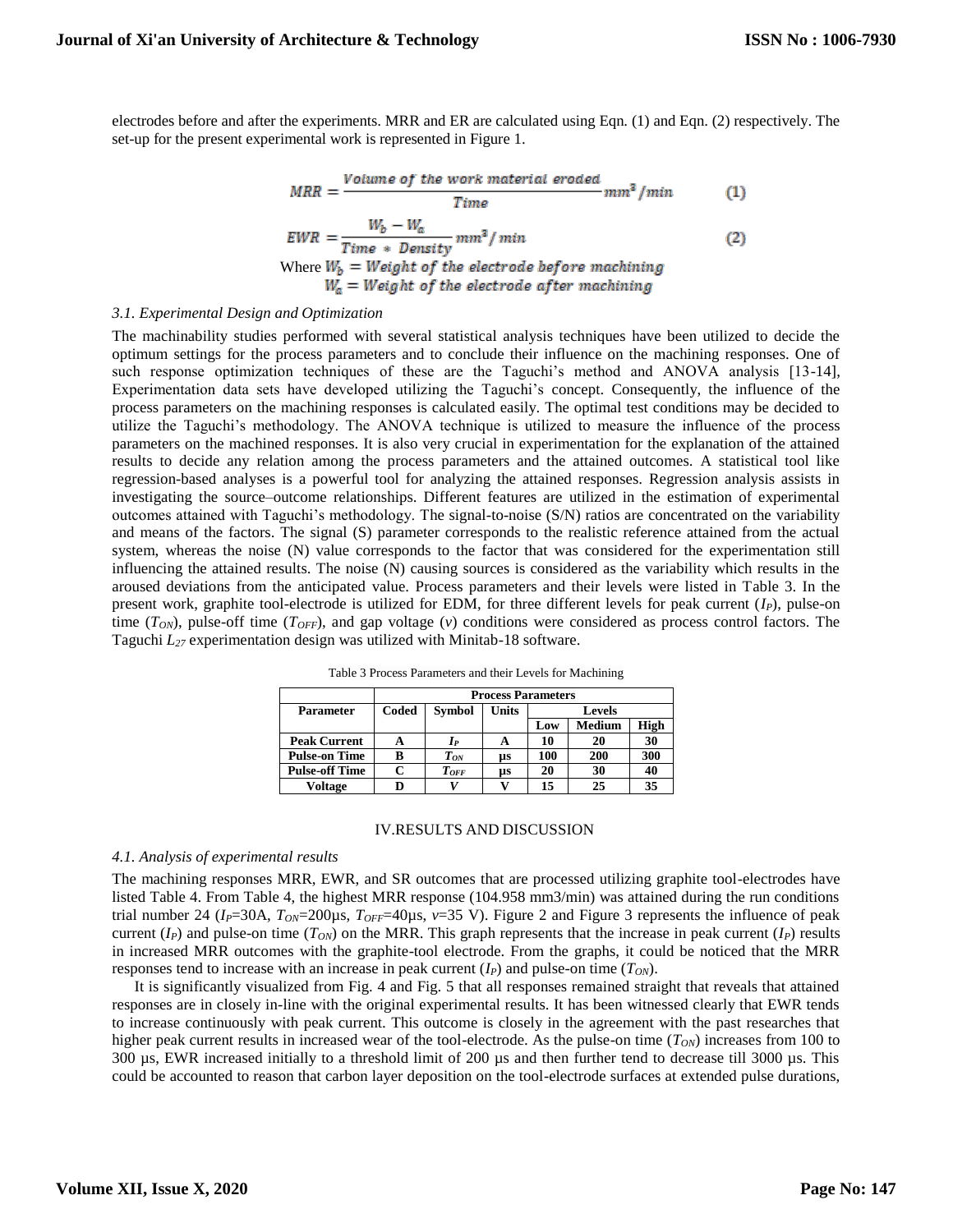which in turn very rigid and also restricts the additional wear of the tool-electrode by forming the protective layer [15].

Results from Fig. 6 and Fig. 7 represents the influence of peak current  $(I_P)$  and pulse-on time  $(T_{ON})$  on the SR. The graph represents that with the increase in peak current (*IP*) occasioned higher SR outcome with graphite toolelectrodes. It is also noticed that gap voltage (v) and pulse-off time (*TOFF*) have very limited influence on the SR. This could be occasioned for the reason that the increase in peak current  $(I_P)$  results in the higher impulsive forces that act on the workpiece [16]. This improves the development of deeper and larger size crater formations and in turn higher material erosion. Another reason could be the increase in peak current (*IP*) occasion higher material erosion which in turn results in the formation of rougher surfaces on the workpiece.



Figure 2. Main Effects Plot of MRR for Copper Tool-electrode



Figure 3. Main Effects Plot of MRR for Graphite Tool-electrode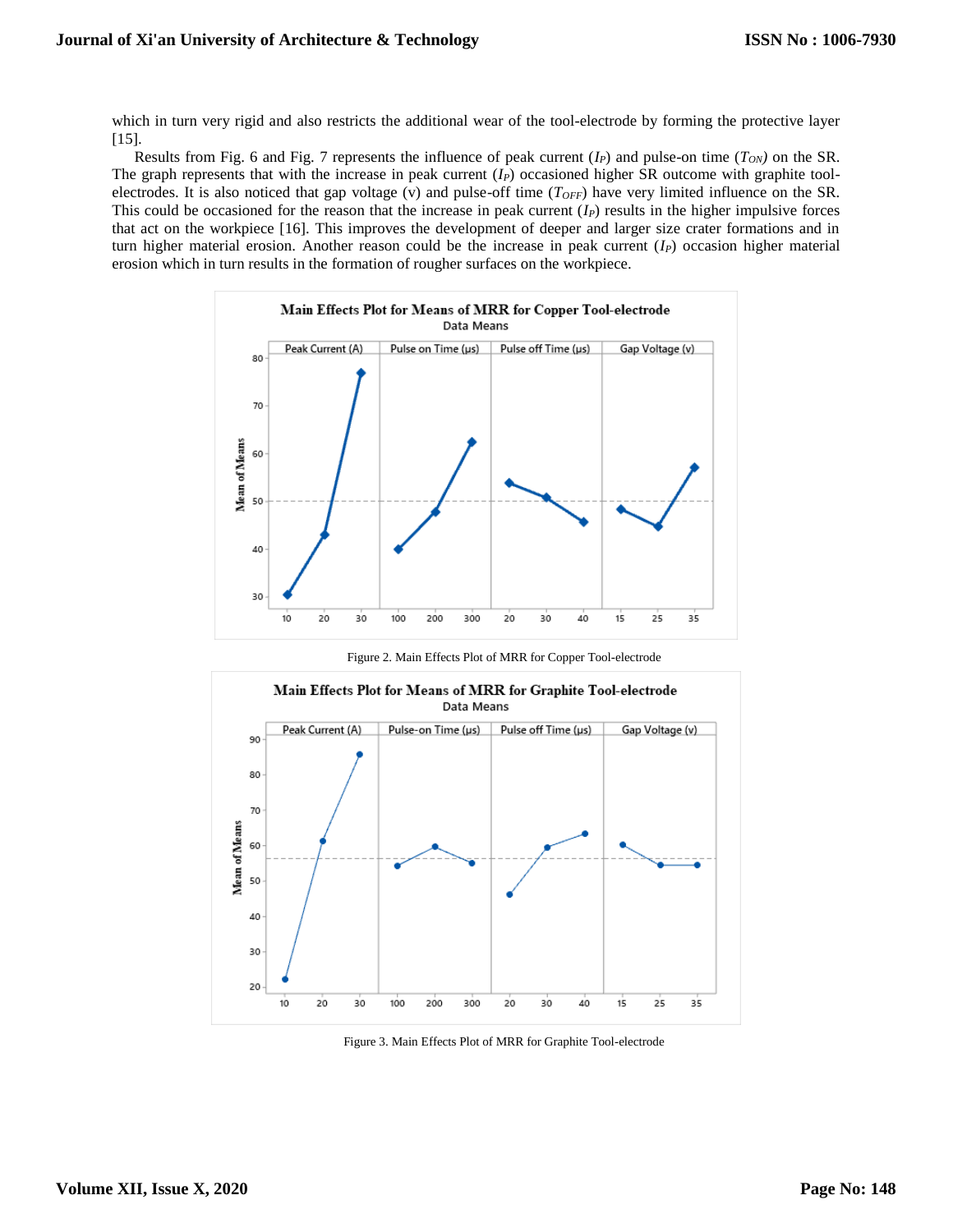

Figure 4. Main Effects Plot of EWR for Copper Tool-electrode



Figure 5. Main Effects Plot of EWR for Graphite Tool-electrode

Therefore, it can be determined that directly proportional trends of SR are witnessed with the rise in peak current (*IP*). The gas bubbles severely influenced the SR owing to the quick quenching effects of the dielectric fluid and have been noticed on the machined surface. Figure 6 represents the influence of the peak current (*IP*) and pulse-on time  $(T_{ON})$  on MRR. The same consequences have been witnessed that with the increase peak current  $(I_P)$  resulted in an increase of the MRR for similar parametric conditions for both copper and graphite tool-electrodes [17]. This could be possibly occasioned for the increased melting and vaporization credentials of the work material surface per unit pulse duration. These consequences resulted in increased MRR instances. The least  $SR(11.157 \mu m)$  is noticed for the trial number 25 ( $I_P$ = 30 A,  $T_{ON}$ = 300 $\mu$ s,  $T_{OFF}$ = 20 $\mu$ s, v = 25 V). As the EDM is an erosion based process, the arc developed in between the tool-electrode and the work surface is stochastic and erratic. Consequently, the surface roughness could not be exactly estimated in advance. An increase in the peak current amplifies the intensified arcing conditions which are transferred to the work surfaces and severely occasions in deep crater formations with deprived surface formations. The dielectric fluid plays a crucial role in quenching and also removal of large debris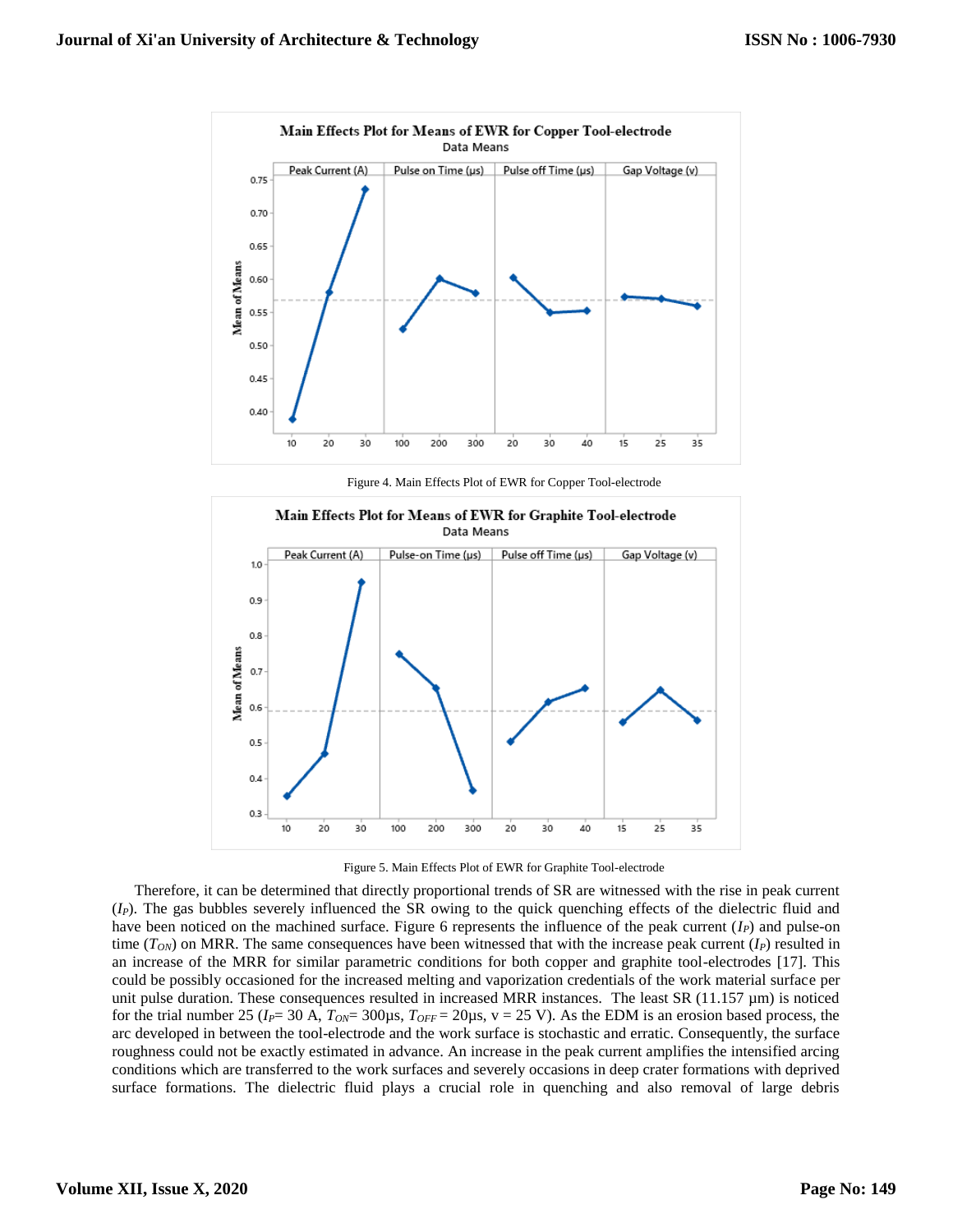particulates from the machining zone. These circumstances allowed increased MRR. It is also known that prolonged discharges implied to the work material surface result in the increase of melting and vaporization.



Figure 6. Main Effects Plot of EWR for Copper Tool-electrode



Figure 7. Main Effects Plot of EWR for Graphite Tool-electrode

## *4.2. S/N ratio analysis*

In this area, the optimum levels for machining responses are estimated utilizing the Taguchi S-N ratios analysis. For the machining responses like MRR, the "larger-is-better" criterion, for EWR and SR "smaller-is-better" features was selected. The calculations are done based on the formulae listed in Eqn. (3) and Eqn. (4) respectively.

Smaller-is-Better characteristics, 
$$
\eta = -10 \times \log_{\frac{1}{n}} \sum_{i=1}^{n} y_i^2
$$
 (3)

Larger-is-Better characteristics, 
$$
\eta = -10 \times \log \frac{1}{n} \sum_{i=1}^{n} \frac{1}{y_i^2}
$$
 (4)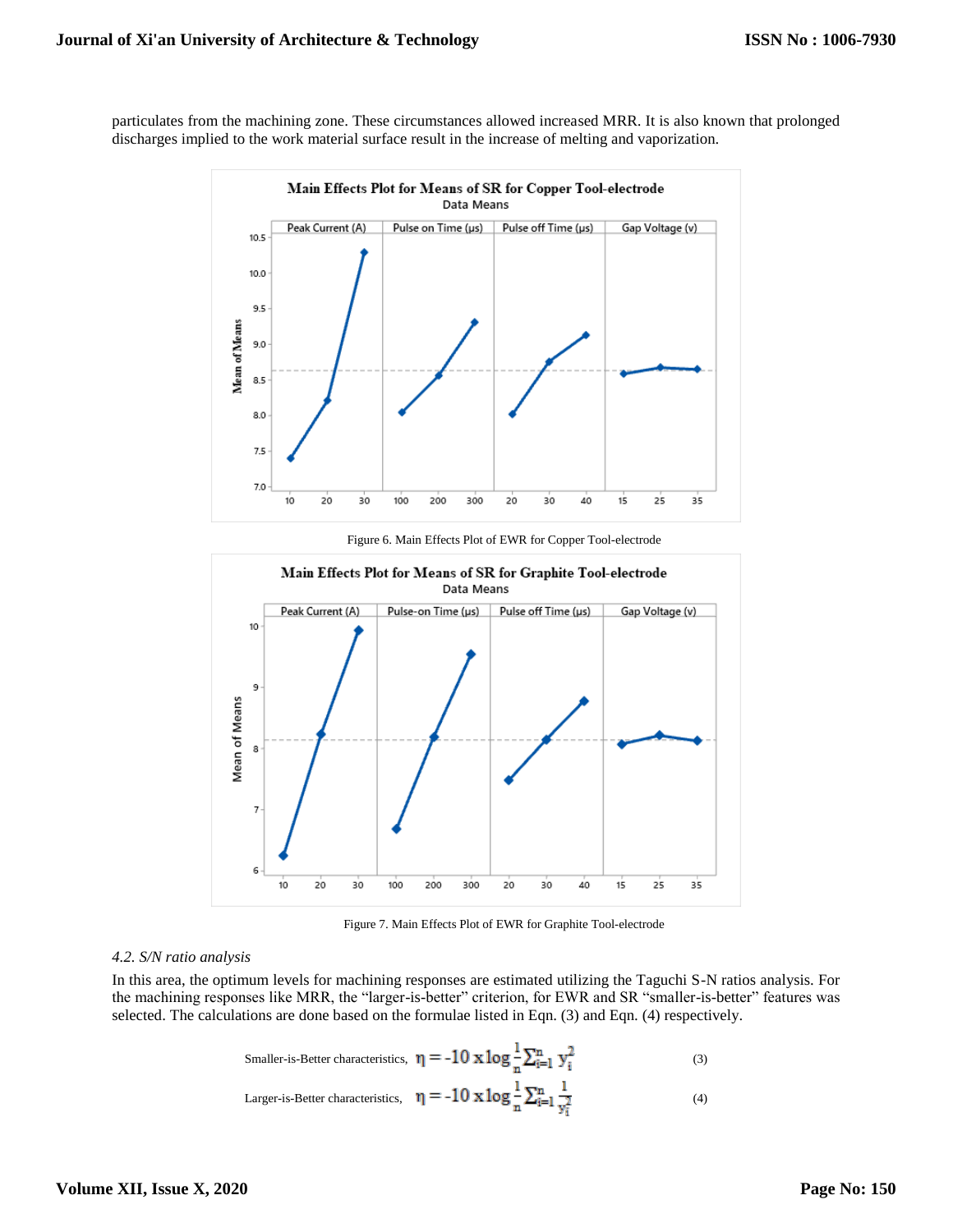| <b>Factors</b> |       |          | <b>Copper Tool-electrode</b> |       | <b>Graphite Tool-electrode</b> |          |          |       |  |
|----------------|-------|----------|------------------------------|-------|--------------------------------|----------|----------|-------|--|
|                | Iр    | $T_{ON}$ | $T$ of F                     | v     | Iр                             | $T_{ON}$ | $T$ of F |       |  |
|                | 29.28 | 31.08    | 33.56                        | 32.6  | 26.64                          | 33.44    | 31.87    | 34.39 |  |
| 2              | 32.33 | 32.88    | 33.41                        | 32.12 | 35.64                          | 34.05    | 34.06    | 33.39 |  |
| 3              | 37.55 | 35.2     | 32.19                        | 34.44 | 38.55                          | 33.33    | 34.89    | 33.04 |  |
| <b>Delta</b>   | 8.27  | 4.12     | 1.38                         | 2.32  | 11.92                          | 0.72     | 3.02     | 1.34  |  |
| Rank           |       | 2        | 4                            | 3     |                                | 4        | 2        | 3     |  |

Table-4 S-N Ratios for Material Removal Rate (MRR) for Different Tool-Electrodes

Table 5. S-N Ratios for Electrode Wear Rate (EWR) For Different Tool-Electrodes

| <b>Factors</b> |       | <b>Copper Tool-electrode</b> |         |       | <b>Graphite Tool-electrode</b> |          |          |        |  |
|----------------|-------|------------------------------|---------|-------|--------------------------------|----------|----------|--------|--|
|                | Iр    | $T_{ON}$                     | $T$ off |       | $I_{P}$                        | $T_{ON}$ | $T$ of F |        |  |
|                | 8.273 | 5.861                        | 4.743   | 5.321 | 13.518                         | 3.1794   | 8.3755   | 9.7224 |  |
| 2              | 4.77  | 4.736                        | 5.486   | 5.107 | 8.5578                         | 5.0717   | 8.6924   | 4.2691 |  |
| 3              | 2.727 | 5.174                        | 5.541   | 5.342 | 0.6942                         | 14.5189  | 5.7021   | 8.7786 |  |
| <b>Delta</b>   | 5.545 | 1.125                        | 0.798   | 0.236 | 12.8239                        | 11.3395  | 2.9903   | 5.4533 |  |
| Rank           |       |                              |         |       |                                |          |          |        |  |

Table-6 S-N Ratios for Surface Roughness (SR) for Different Tool-Electrodes

| <b>Factors</b> |          | <b>Copper Tool-electrode</b> |           |          | <b>Graphite Tool-electrode</b> |          |           |          |  |  |
|----------------|----------|------------------------------|-----------|----------|--------------------------------|----------|-----------|----------|--|--|
|                | $I_P$    | $T_{ON}$                     | $T_{OFF}$ | v        | $I_P$                          | $T_{ON}$ | $T_{OFF}$ |          |  |  |
|                | $-15.8$  | $-16.3$                      | $-17.16$  | $-17.94$ | $-17.36$                       | -18      | $-17.96$  | $-18.57$ |  |  |
| $\mathbf{2}$   | $-18.09$ | $-18$                        | $-17.94$  | $-17.9$  | $-18.21$                       | $-18.52$ | $-18.72$  | $-18.63$ |  |  |
| 3              | $-19.88$ | $-19.46$                     | $-18.67$  | $-17.92$ | $-20.23$                       | $-19.28$ | $-19.11$  | $-18.6$  |  |  |
| <b>Delta</b>   | 4.08     | 3.16                         | 1.51      | 0.04     | 2.86                           | 1.28     | 1.15      | 0.07     |  |  |
| Rank           |          | 2                            | 3         |          |                                | 2        | 3         |          |  |  |

where η denotes the S-N ratio, 'yi' denotes the response values and the n denotes the number of iterations. The corresponding S-N ratios for MRR, EWR, and SR for the different electrodes are listed in Table 4, Table 5, and Table 6 respectively.

## *4.3. Analysis of variance*

Analysis of variance (ANOVA) is utilized to measure the parameter's influence on the output responses for the selected components. ANOVA is majorly confined for all machining responses like MRR, EWR, and SR. The attained results are listed in Table 7,8 and 9 correspondingly.

|                |     |            | <b>Carbon Tool-electrode</b> |               | <b>Graphite Tool-electrode</b> |           |               |  |
|----------------|-----|------------|------------------------------|---------------|--------------------------------|-----------|---------------|--|
| <b>Sources</b> | DoF | SS         | МS                           | <b>F-test</b> | SS                             | MS        | <b>F-test</b> |  |
| $I_{P}$        | 2   | 10458.4000 | 5229.2000                    | 153.5400      | 18628.5000                     | 9314.2600 | 175.7800      |  |
| $T_{\it on}$   |     | 2358.3000  | 1179.1700                    | 34.6200       | 145.7000                       | 72.8300   | 1.3700        |  |
| $T_{\it off}$  |     | 303.6000   | 151.7900                     | 4.4600        | 1483.7000                      | 741.8700  | 14.0000       |  |
| v              |     | 743.1000   | 371.5400                     | 10.9100       | 197.3000                       | 98.6700   | 1.8600        |  |
| Error          | 16  | 613.0000   | 34.0600                      |               | 953.8000                       | 52.9900   |               |  |
| <b>Total</b>   | 26  | 14476.4000 |                              |               | 21409.0000                     |           |               |  |

Table-7 ANOVA for Material Removal Rate (MRR) for Different Tool-Electrodes

Table-8 ANOVA for Electrode Wear Rate (EWR) for Different Tool-electrodes

|                    |              |        | <b>Carbon Tool-electrode</b> |               | <b>Graphite Tool-electrode</b> |           |               |  |
|--------------------|--------------|--------|------------------------------|---------------|--------------------------------|-----------|---------------|--|
| <b>Sources</b>     | DoF          | SS     | <b>MS</b>                    | <b>F-test</b> | SS                             | <b>MS</b> | <b>F-test</b> |  |
| $I_{P}$            | 2            | 0.5478 | 0.2739                       | 59.0800       | 1.8222                         | 0.9111    | 30.0000       |  |
| $T_{on}$           | $\mathbf{2}$ | 0.0278 | 0.0139                       | 3.0000        | 0.7179                         | 0.3590    | 11.8200       |  |
| $T_{\textit{off}}$ | 2            | 0.0158 | 0.0079                       | 1.7100        | 0.1090                         | 0.0545    | 1.8000        |  |
| V                  | $\mathbf{2}$ | 0.0010 | 0.0005                       | 0.1100        | 0.0457                         | 0.0229    | 0.7500        |  |
| Error              | 16           | 0.0835 | 0.0046                       |               | 0.5466                         | 0.0304    |               |  |
| <b>Total</b>       | 26           | 0.6759 |                              |               | 3.2415                         |           |               |  |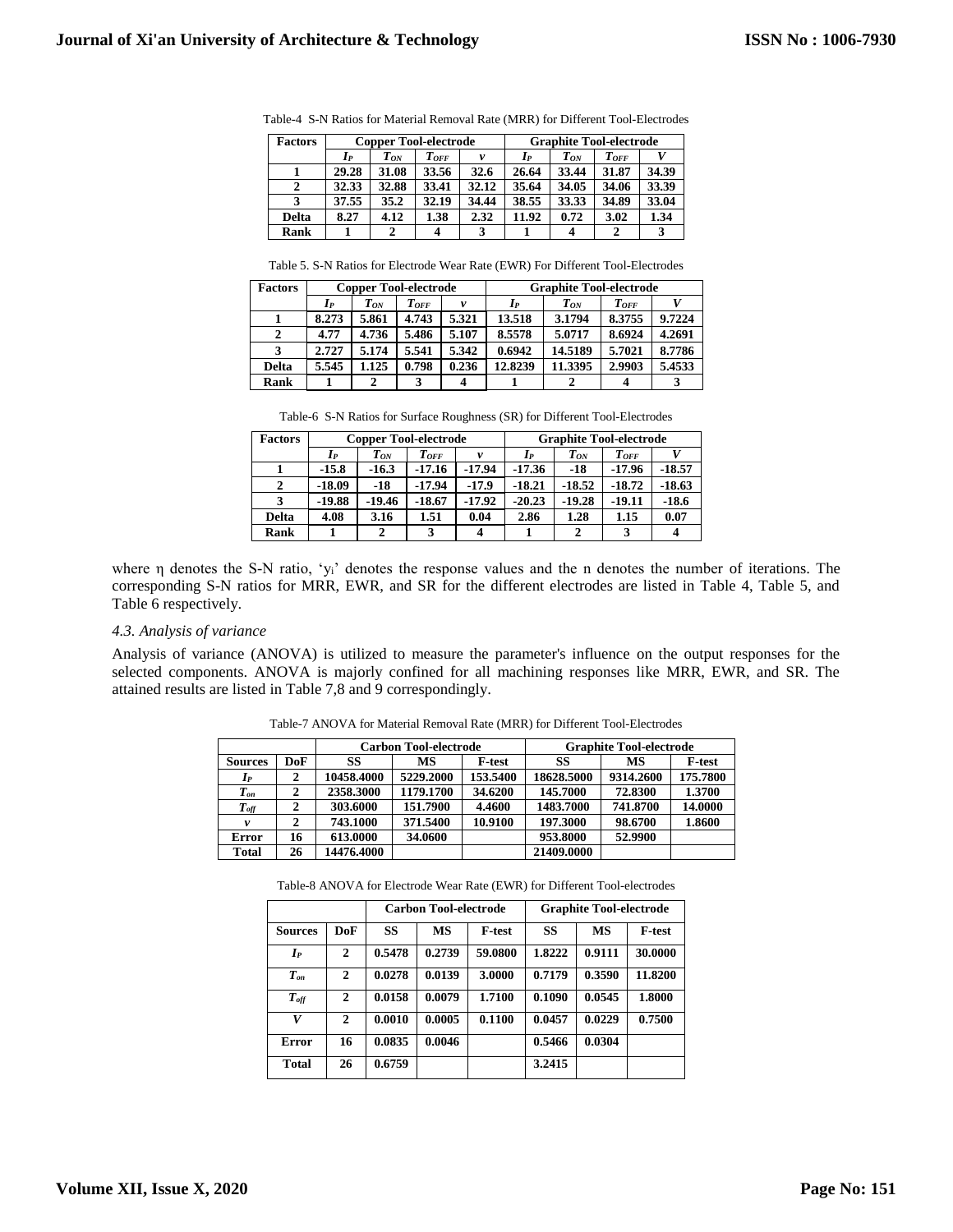In ANOVA analysis, 95% confidence levels are measured, which reflects as the 'p  $\geq 0.05$ ' then that parameter is decided as in-significant.  $R^2$  is accountable in determining the estimated variance levels for the models, while  $R^2$ -adj is accountable for the decision of several predictions for the variance model developed [18]. The corresponding ANOVA for MRR, EWR, and SR for the different electrodes are listed in Table 7, Table 8, and Table 9 respectively.

|                        |     |         | <b>Carbon Tool-electrode</b> |               | <b>Graphite Tool-electrode</b> |         |               |  |
|------------------------|-----|---------|------------------------------|---------------|--------------------------------|---------|---------------|--|
| <b>Sources</b>         | DoF | SS      | МS                           | <b>F-test</b> | SS                             | МS      | <b>F-test</b> |  |
| $I_P$                  | 2   | 40.2408 | 20.1204                      | 83.5100       | 61.5880                        | 30.7941 | 80.1000       |  |
| $T_{on}$               | 2   | 7.3408  | 3.6704                       | 15.2300       | 36.7940                        | 18.3972 | 47.8500       |  |
| $\boldsymbol{T_{off}}$ | 2   | 5.8664  | 2.9332                       | 12.1700       | 7.5910                         | 3.7957  | 9.8700        |  |
|                        | 2   | 0.0371  | 0.0186                       | 0.0800        | 0.0870                         | 0.0436  | 0.1100        |  |
| Error                  | 16  | 4.3367  | 0.2409                       |               | 6.9200                         | 0.3844  |               |  |
| <b>Total</b>           | 26  | 57.8219 |                              |               | 112.9810                       |         |               |  |

Table-9 ANOVA for Surface Roughness (SR) for Different Tool-electrodes

## *4.4. Confirmatory Experiments*

Confirmatory experiments ensure the stability for the improvements in the process improvements that would result from optimum-parameter settings. The confirmatory experiments for the present investigation are listed n Table 10 and Table 11 respectively.

| S.No           | Performance                  | <b>Optimal Process Parameter Combination</b> |                |                |                |                              | <b>Response</b>     | $\frac{0}{0}$                        |
|----------------|------------------------------|----------------------------------------------|----------------|----------------|----------------|------------------------------|---------------------|--------------------------------------|
|                | <b>Measures</b>              |                                              |                |                |                | <b>Characteristic Values</b> |                     | <b>Improvement with Optimization</b> |
|                |                              | $I_{P}$                                      | $T_{ON}$       | $T_{OFF}$      | v              | <b>OA</b>                    | <b>Confirmation</b> |                                      |
|                |                              |                                              |                |                |                |                              | <b>Experiment</b>   |                                      |
|                | $MRR$ (mm <sup>3</sup> /min) | Level 3                                      | Level 3        | <b>Level 1</b> |                | Level 3 100.874              | 109.690             | 8.61                                 |
| $\overline{2}$ | $EWR$ (mm $\gamma$ min)      | <b>Level 1</b>                               | <b>Level 1</b> | <b>Level 2</b> | Level 3        | 0.3283                       | 0.3254              | 2.57                                 |
| 3              | $SR$ ( $\mu$ m)              | <b>Level 1</b>                               | <b>Level 1</b> | <b>Level1</b>  | <b>Level 1</b> | 6.566                        | 6.331               | 3.54                                 |

| Table-10 Optimal Set of Process Parameters for Copper Tool-electrode |  |  |
|----------------------------------------------------------------------|--|--|
|----------------------------------------------------------------------|--|--|

| S.No | Performance                  | <b>Optimal Process Parameter</b> |                |                |                              | <b>Response</b> |                                      | $\frac{0}{0}$ |
|------|------------------------------|----------------------------------|----------------|----------------|------------------------------|-----------------|--------------------------------------|---------------|
|      | <b>Measures</b>              | <b>Combination</b>               |                |                | <b>Characteristic Values</b> |                 | <b>Improvement with Optimization</b> |               |
|      |                              | $I_P$                            | $T_{ON}$       | $T_{OFF}$      |                              | <b>OA</b>       | Confirmation                         |               |
|      |                              |                                  |                |                |                              |                 | <b>Experiment</b>                    |               |
|      | $MRR$ (mm <sup>-/</sup> min) | Level 3                          | Level $21$     | <b>Level 3</b> | <b>Level 1</b>               | 104.958         | 109.311                              | 4.14          |
| 2    | $EWR$ (mm <sup>3</sup> /min) | Level 1                          | Level 3        | <b>Level 1</b> | Level 1                      | 0.00692         | 0.0066                               | 3.65          |
| 3    | SR (µm)                      | Level 1                          | <b>Level 1</b> | <b>Level1</b>  | <b>Level 1</b>               | 5.097           | 4.951                                | 1.42          |

## V. CONCLUSIONS

In the present work, the effect of the copper and graphite tool-electrodes has been explored for EDM of tungstenmolybdenum high-speed steel M2 High-Speed Steel (M2 steel). The consequent and significant conclusions were reached after this investigation:

- The highest MRR responses are attained at the maximum values of peak current (*IP*) and pulse-on time (*TON*) settings. Moreover, high MRR responses are witnessed with graphite tool-electrode in contrast to that of the copper tool-electrode.
- Peak current (*IP*) and pulse-on-time (*TON*) are witnessed as the crucial factors that influence EWR, whereas pulse-off time (*TOFF*) and voltage factors have limited influence on EWR. It is witnessed that more EWR with graphite electrode in contrast to that of copper tool-electrode at  $(I_P = 20 \text{ A}$  and  $T_{ON} = 200 \text{ }\mu\text{s})$ , this could be accounted for the increased material erosion.
- Under similar experimental conditions, lower SR values were witnessed with the graphite tool-electrode in contrast to that of the copper tool-electrode. The finer surfaces with the graphite electrode could be accounted for the higher melting point of graphite as compared to that of the copper tool.
- Results from the Taguchi's response optimization, the optimal parameter settings for SR (A1B1C1D1 for copper and graphite). The best surface roughness has been witnessed with the graphite electrode (SR= 5.097 µm at Trial number 1)